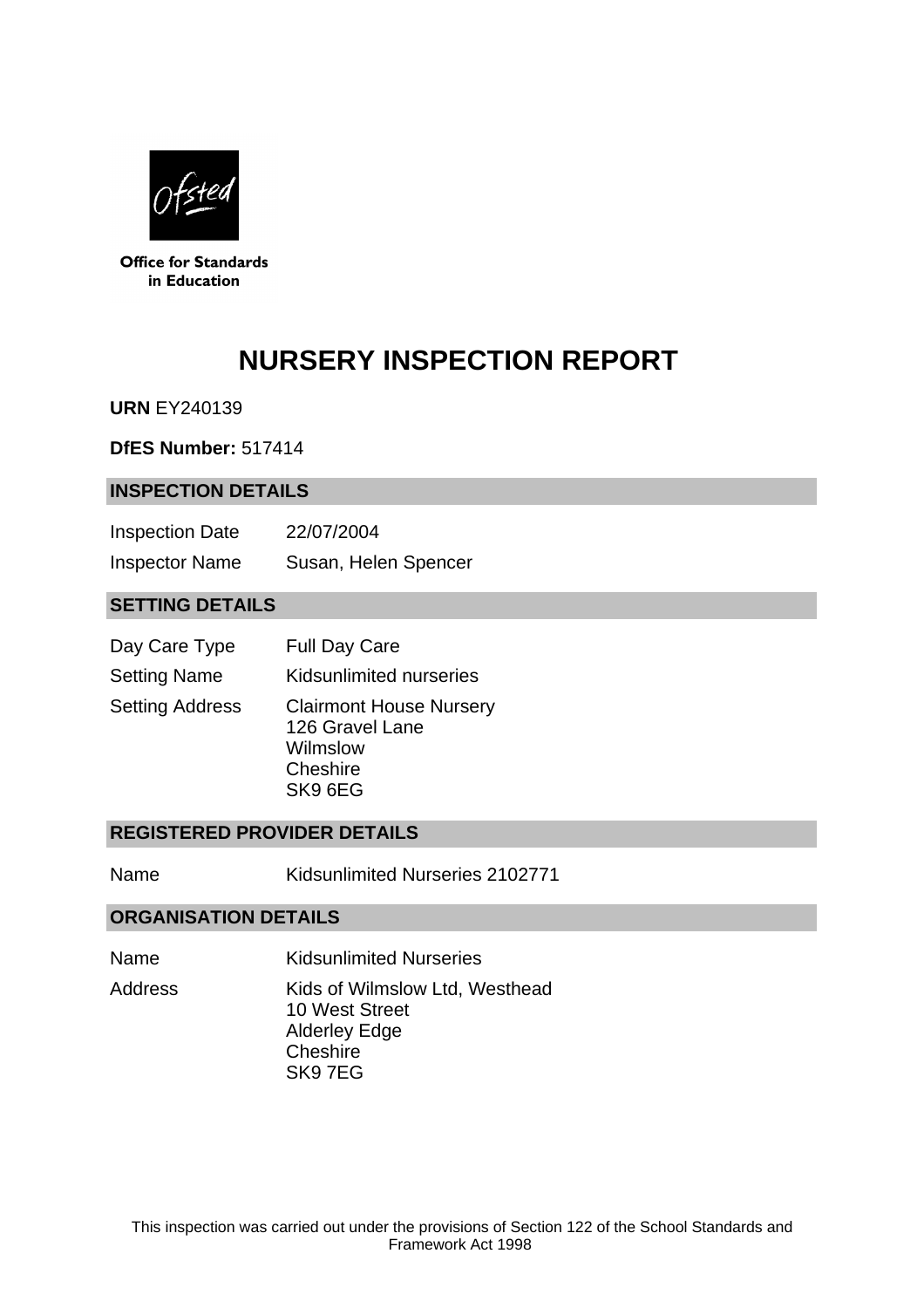## **ABOUT THE INSPECTION**

The purpose of this inspection is to assure government, parents and the public that the nursery education for funded three and four year old children is of an acceptable quality. Inspection of nursery education also identifies strengths and weaknesses so that providers can improve the quality of educational provision and help children to achieve the early learning goals (elgs) by the end of the Foundation Stage. This inspection report must be made available to all parents.

If the setting has been inspected previously, an action plan will have been drawn up to tackle issues identified. This inspection, therefore, must also assess what progress has been made in the implementation of this plan.

#### **Information about the setting**

Clairmont House, Kidsunlimited Day Nursery opened in 1983. It operates from six rooms in a two storey house and two separate single storey buildings on the same site in Wilmslow and serves the local area.

There are currently 154 children from birth to five years on roll. This includes a number of funded three and four year olds. Children attend for a variety of sessions. The setting supports children with special needs and children who speak English as an additional language, but there are currently none on roll.

The nursery opens five days and week all year round, except bank holidays. Sessions are from 07:30 to 18:00.

Twenty five full time and part time staff work with the children. Over half the staff have early years qualifications to NVQ level II or III. Four staff are currently working towards a recognised early years qualification. The setting receives support from an advisor from the Early Years Development and Childcare Partnership (EYDCP). Kidsunlimited employ an early years teacher full time on their staff and include in the core curriculum baby yoga, baby signing, soccer tots and French.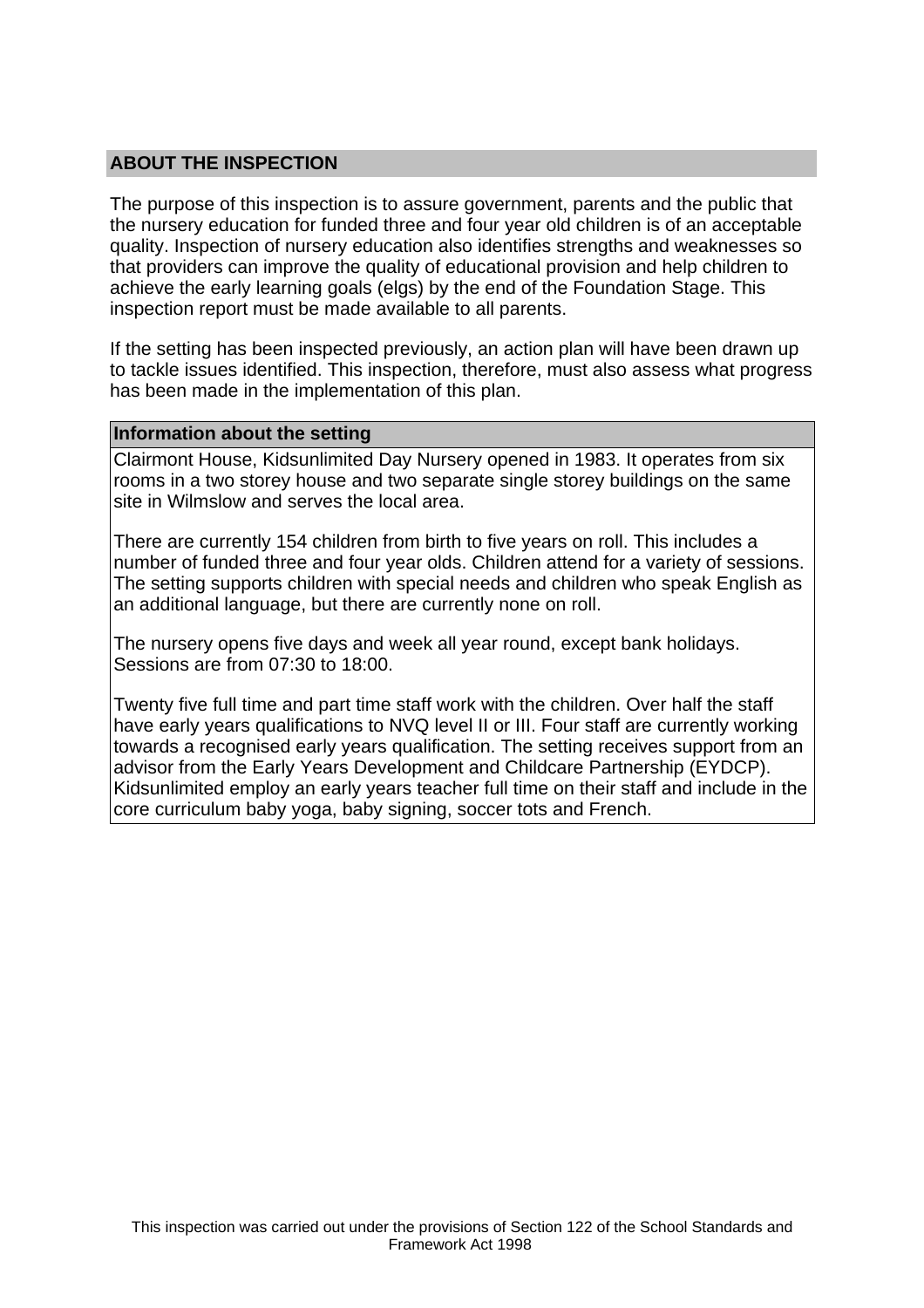# **INSPECTION OF THE NURSERY EDUCATION PROVISION FOR FUNDED THREE AND FOUR YEAR OLDS.**

## **How effective is the nursery education?**

Clairmount House, Kidsunlimited Day Nursery provides good quality education which enables children to make very good progress towards the early learning gaols in all six learning areas. The curriculum is very well-planned and organised, imaginative and has many strengths in several areas.

The quality of teaching is very good. The staff work very well as a team, and are friendly and approachable. They have very good communication skills. Dialogue, comments and questions are key features of the teaching and learning. Planning is detailed and effective, led by a pre-school teacher, and shows clearly what children are to learn. There are many interesting and challenging activities within the curriculum, such as French teaching, music Gardening Club and Cookery Club. Staff have high expectations of children's behaviour, and manage the group very well.

The adults regularly observe and assess the children's learning against the stepping stones and early learning goals. The well-organised records are clearly focused and are used to develop the curriculum and inform parents of their children's progress.

The leadership and management of the nursery is very good. The management team work closely together and motivate the staff team. The whole team is committed to to providing good quality education. The staff have regular access to good quality staff development and share knowledge and understanding with each other. There are excellent systems for evaluating the provision, and the staff are keen to implement recommendations.

The partnership with parents and carers is very good. Staff are approachable, and the parents appreciate being able to speak to them informally each day. The parents are very well-informed with 'How's it Going' reports and receive good quality information about the setting. They are encouraged to support their children's learning, both in the nursery and at home. Children's records are readily available.

## **What is being done well?**

- The staff provide a very good curriculum with challenging, stimulating and worthwhile activities. They follow children's interests, building on planned activities. The staff use observations and assessment of the children's learning effectively to develop the curriculum.
- Communication, language and literacy is extremely well-fostered. Adults and children enjoy talking about a wide range of subjects. The staff value what the children have to say, and introduce them to interesting vocabulary. The children thoroughly enjoy books and stories. There is a very high standard of teaching and learning of writing skills.
- Music is a strength in the curriculum. The children sing familiar songs with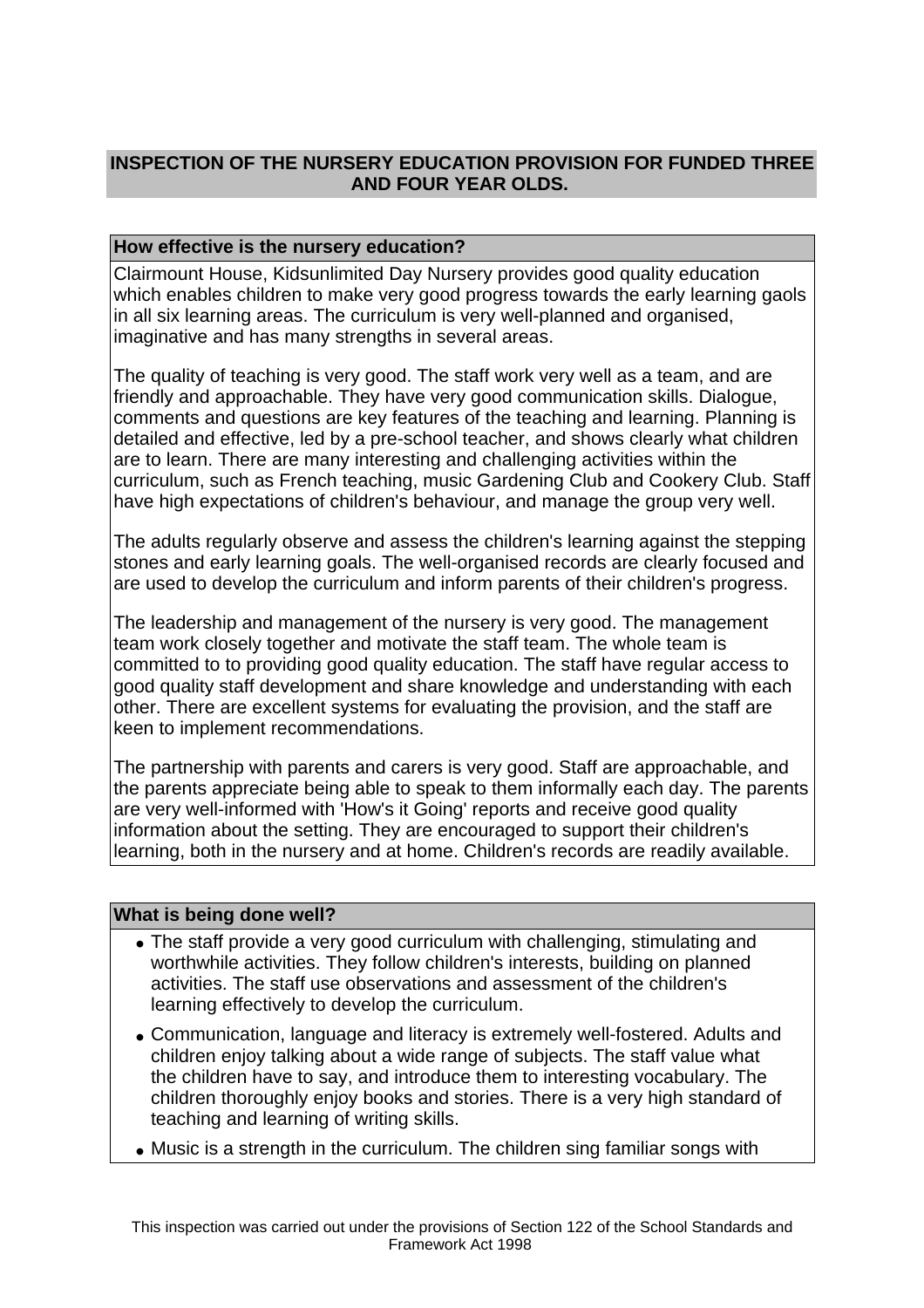enjoyment and gusto. They are being taught a wide repetoire of songs, and are developing a good sense of rhthym using good quality musical instruments.

- The programme for knowledge and understanding of the world is clearly well-promoted. Children are curious and interested, and are developing skills of investigation and exploration. The adults extend the children's interest by providing stimulating activities based on their own experiences.
- There is a delightful, cheerful atmosphere in the nursery with a clear enthusiasm for learning. The staff and children have good relationships, and staff are sensitive to the children's needs.
- Parents and staff have a strong partnership. There are extremely good opportunities for sharing information about the children's progress and what they are learning.

#### **What needs to be improved?**

• the opportunities for all members of staff to take responsibilty for specific areas of planning.

#### **What has improved since the last inspection?**

The nursery has made very good progress. There were no key issues but the nursery has continued to develop opportunities for the staff to attend training events to help them to develop planning in order to maintain high standards. The team has made changes to planning, after attending training for Birth to Three Matters, and the Foundation Stage Currciculum. There has been valuable in-house training related specifically to the stepping stones. This is evident in the very clear knowledge and understanding demonstrated by the team in the specific learning intentions for planned activities. There is clear progress in learning for both threeand four-year olds. It is also reflected in the observations and check lists used in assessments. All members of staff are now involved in the process and are beginning to take responsibility for particular areas of the curriculum.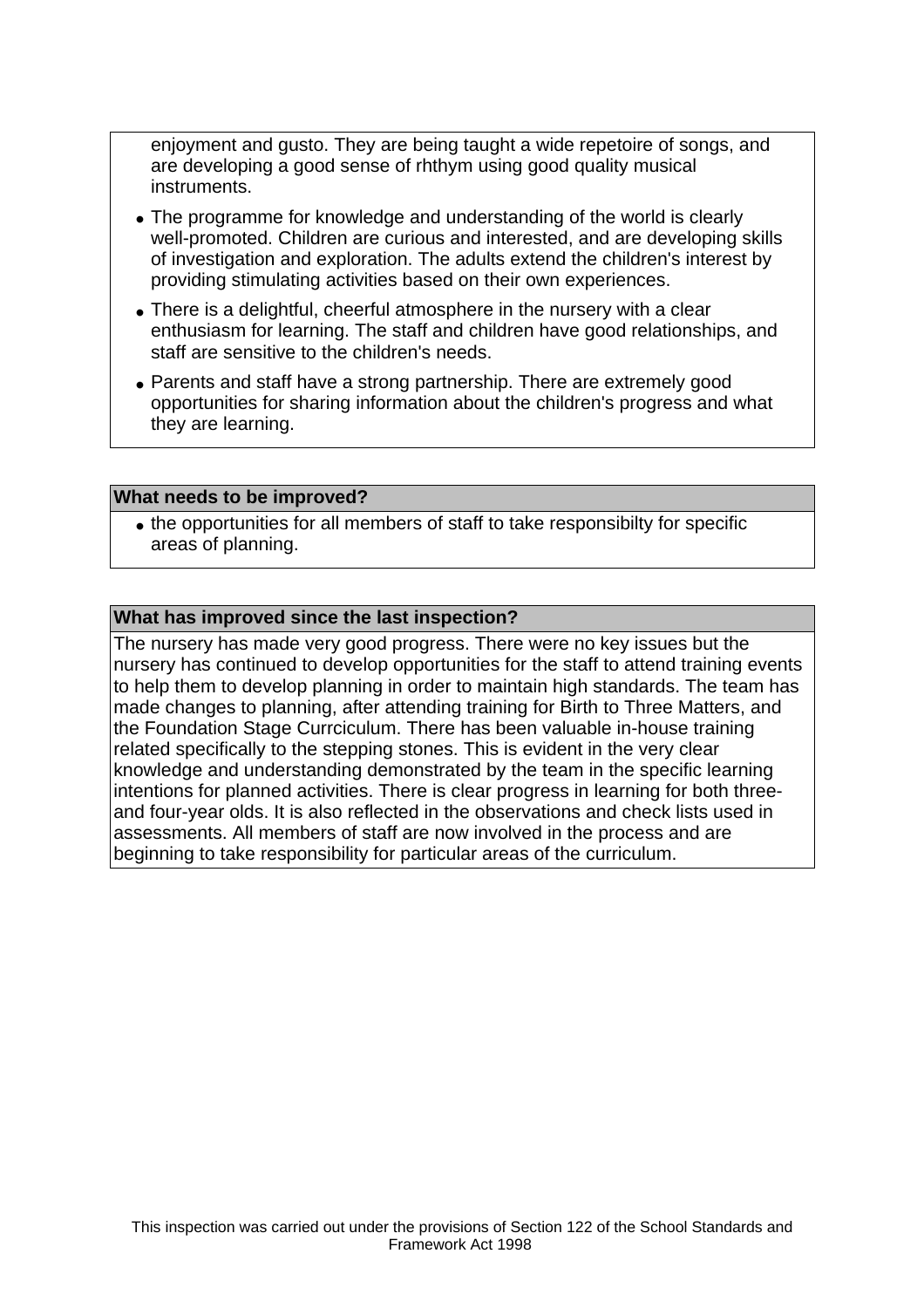# **SUMMARY OF JUDGEMENTS**

## **PERSONAL, SOCIAL AND EMOTIONAL DEVELOPMENT**

Judgement: Very Good

Staff are sensitive to children's needs. There are excellent relationships between staff and children with many opportunities for cheerful interaction. The children are very enthusiastic and well-motivated. They concentrate and persevere extremely well, when writing in their news books and listening to stories. The staff have high expectations of the children's behaviour. They are very independent and able to manage their personal care well. They learn about and respect different cultures.

# **COMMUNICATION, LANGUAGE AND LITERACY**

Judgement: Very Good

Children and adults enjoy talking about a wide range of subjects, both planned and spontaneous. The children use stimulating vocabulary and have a good understanding of early phonics. Newsbook time gives them valuable opportunities for developing writing skills. Most children can write their own names and some have well-developed writing skills. Books and stories are clearly an important part of the curriculum, focusing on the Oxford reading Tree scheme. The children handle books well.

## **MATHEMATICAL DEVELOPMENT**

Judgement: Very Good

The children are confident about counting up to ten and beyond, as they count numbers of bones in the skeleton of a foot. They count and match cutlery and crockery in the home area; and make shape sandwiches. Children thoroughly enjoy counting rhymes and songs. They observe and measure seeds which grow into tomatoes, and work out how long it takes for ice fish to melt. They compare sizes of footprints from a baby to an adult. They find a pet by learning to follow directions.

# **KNOWLEDGE AND UNDERSTANDING OF THE WORLD**

Judgement: Very Good

The children investigate creatures such as tarantulas and snakes during the Zoo Lab visit. The nursery garden provides good opportunities for examining wood lice and dragon flies. The children grow tomatoes and plant a herb garden in the Gardening Club. They develop good construction skills when they make an attractive aquarium, and learn how to make moving models. The children regularly talk about events in their own lives such as holidays, and visits.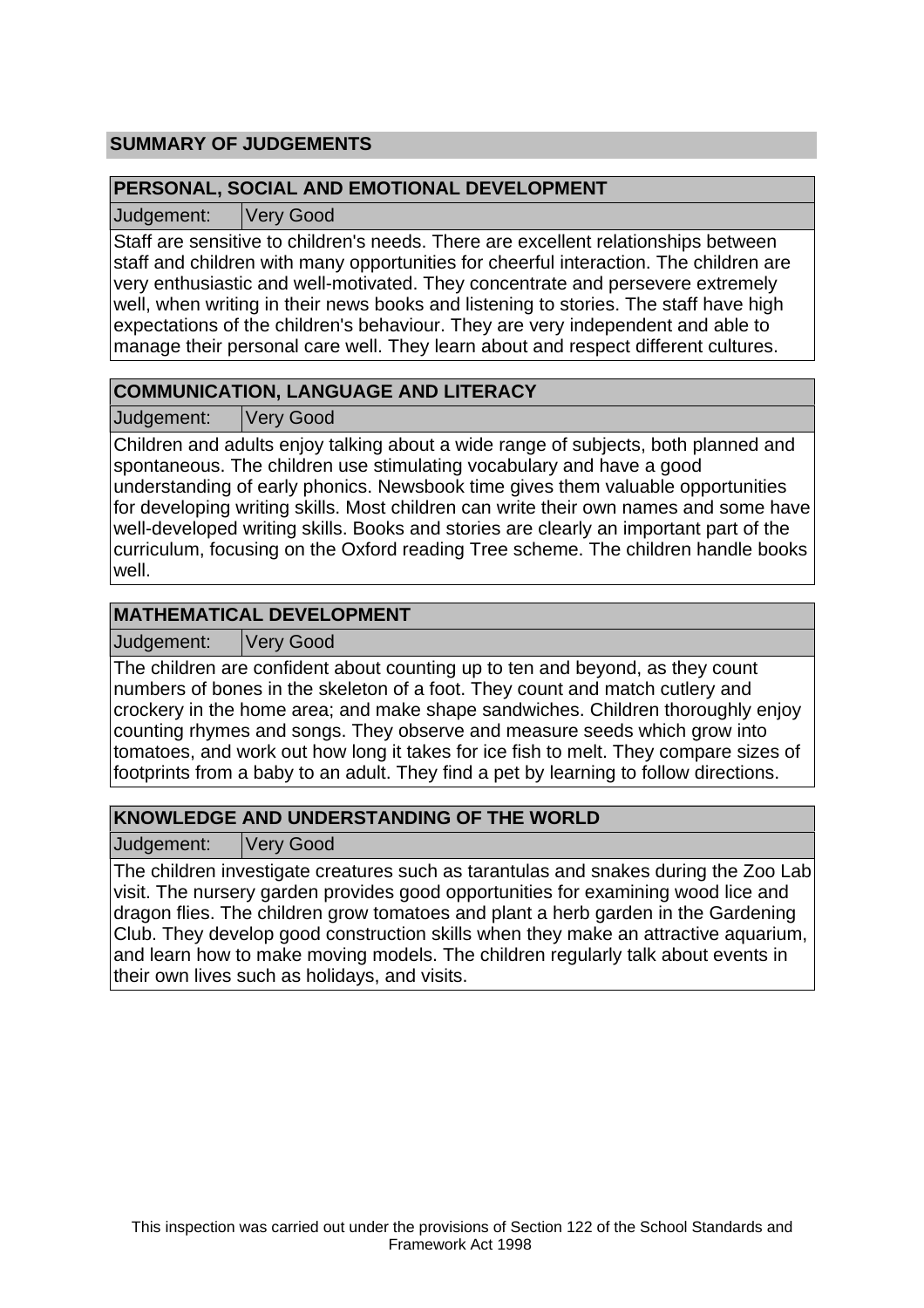## **PHYSICAL DEVELOPMENT**

Judgement: Very Good

The children climb and balance on the climbing frame and stacked tyres showing good coordination. They develop a good sense of space when they learn to push a wheelchair outdoors. Soccertots helps them to develop skills such as running and kicking. They learn about how their own bodies work in Me and My Body, and how to keep healthy. They use cutters and rollers with playdough with increasing control. They are learning to handle and control small objects when they 'pick up' seeds.

## **CREATIVE DEVELOPMENT**

Judgement: Very Good

Children participate enthusiastically in music sessions, singing favourite songs with gusto, in both English and French. They tap out rhythms, and explore different sounds with their voices and percussion instruments. They enjoy painting, draw freely and make models from clay. They use their imagination during role play in the hospital, pet shop or explorers hut. They learn about taste, texture and smell in Cookery Club when they make dim sum for Chinese New Year and truffles for Christmas.

**Children's spiritual, moral, social, and cultural development is fostered appropriately.**